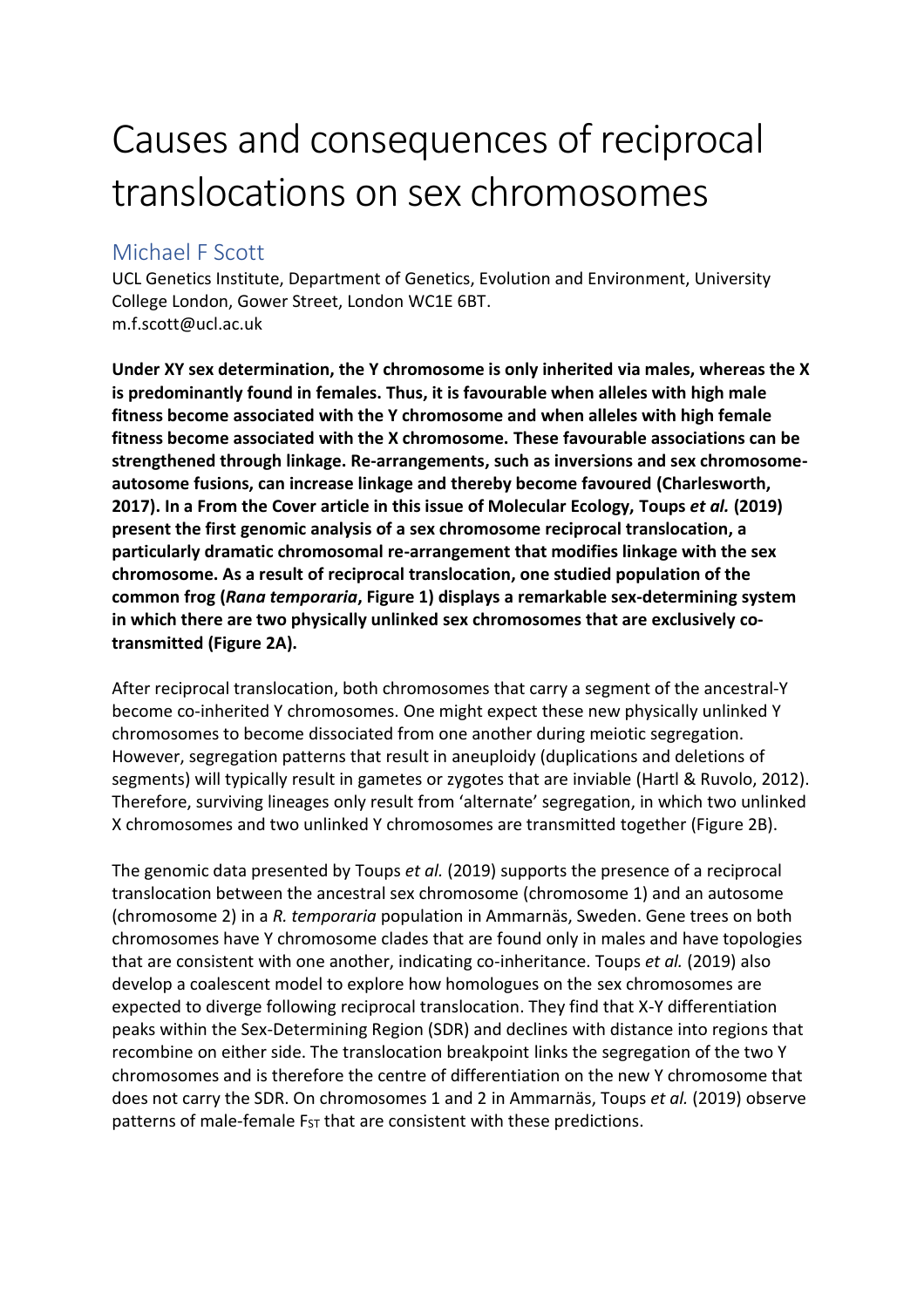A Y chromosome reciprocal translocation brings a large number of previously autosomal loci into full- or partial-linkage with the SDR. Linkage may become particularly strong in *R. temporaria* because recombination rates are low in males (Rodrigues *et al.*, 2018). If any linked loci experience sexually-antagonistic selection, they can develop favourable associations with the SDR. That is, alleles beneficial in males (females) become associated with the Y (X). By increasing linkage and strengthening these associations, a reciprocal translocation can spread (Charlesworth, 2017). Although there are no direct data on sexually antagonistic selection in *R. temporaria*, Toups *et al.* (2019) measure expression in males and females. They find that chromosome 2, which became linked to the SDR in the Ammarnäs population, is also enriched for genes with female-biased expression in a different population of *R. temporaria* where chromosome 2 is autosomal. One hypothesis is that a number of loci on chromosome 2 experience sexually antagonistic selection, which can favour sex-biased expression (Mank, 2017). Such loci could have driven the spread of the reciprocal translocation in the Ammarnäs population.

Carriers of reciprocal translocations typically suffer from semisterility because they produce aneuploid gametes. This fertility cost can be severe and should slow or prevent the spread of a reciprocal translocation; about 50% of gametes are expected to be aneuploid through 'adjacent' segregation (Hartl & Ruvolo, 2012). However, the frequency of 'alternate' segregation can be strongly influenced by the relative positions of the centromere, translocation breakpoint, and chiasmata. Recombination is restricted to the chromosome ends in *R. temporaria* males. Intriguingly, this is a common recombination pattern in species where (autosomal) translocation heterozygotes are maintained (Holsinger & Ellstrand, 1984) and may encourage 'alternate' segregation (Hejnowicz & Feldman, 2000), greatly reducing fertility costs. Unlike reciprocal translocations between autosomes, the Y chromosome reciprocal translocation in *R. temporaria* is only found in males. Males could suffer a relatively small fertility cost from adjacent segregation because they typically produce many more sperm than are necessary to fertilize all eggs. However, this hypothesis requires that inviability due to aneuploidy occurs during the gametic stage (as is typical in plants) and not after zygote formation. Future investigations in *R. temporaria* could target the frequency of different segregation patterns and/or the stage at which inviability occurs to investigate how a reciprocal translocation was able to spread despite fertility costs.

Loci in close linkage with the SDR on the Y chromosome are expected to experience 'degeneration'. That is, deleterious mutations accumulate because, once lost, mutation-free Y chromosomes cannot be recovered through recombination (Charlesworth & Charlesworth, 2000). In mammals, this process is thought to have caused the extremely reduced size and gene content of Y chromosomes. In the Ammarnäs *R. temporaria* population, both Y chromosomes should degenerate because recombination rates with both X chromosomes are low in males. However, Toups *et al.* (2019) find that loci on both Y chromosomes have expression levels, dN/dS ratios, and numbers of large deletions that are comparable to those of the autosomes. One explanation is that the recombination rate in males is not low enough to cause detectable degeneration. Another is that there has been insufficient time for deleterious mutations to accumulate after the acquisition of the SDR and/or reciprocal translocation. Finally, it could be that significant recombination occurs between X and Y chromosomes in occasional 'sex-reversed' females that have an XY genotype (Perrin, 2009). Sex reversed *R. temporaria* females have been observed in natural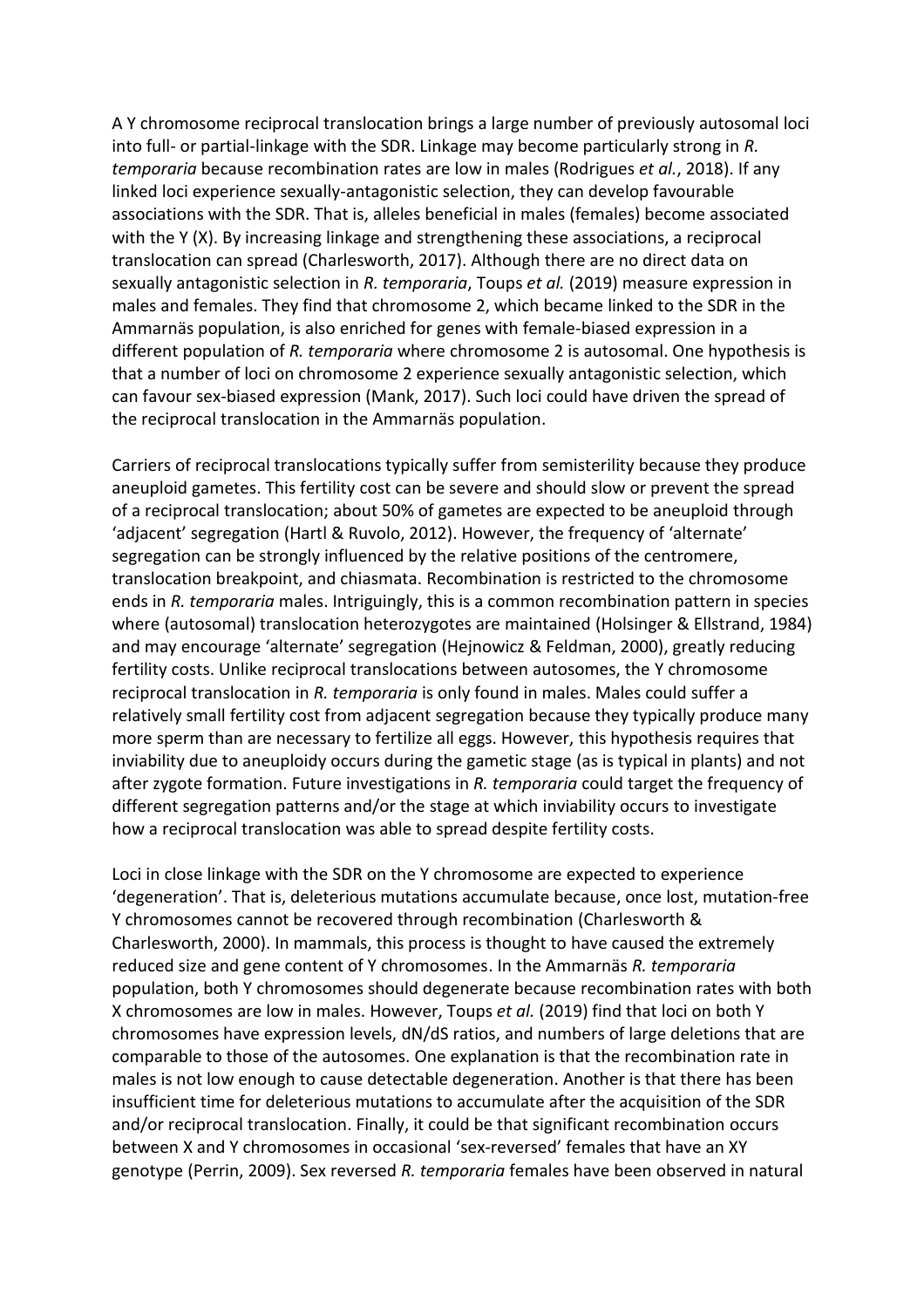populations and exhibit recombination rates that are higher and more uniformly distributed along the chromosome than in males (Rodrigues *et al.*, 2018).

Recombination between X and Y chromosomes, especially in 'sex reversed' females, allows new chromosomal arrangements to be generated. For example, recombination between the ancestral X ( $X_{\text{Anc}}$ ) and homologous Y chromosome ( $Y_1$ ) could occur in-between the SDR and the translocation breakpoint. This restores a Y chromosome with a male-determining allele and a full complement of genes from the ancestral sex chromosomes but with a some  $X_{\text{Arc}}$ alleles. Thus, the stable maintenance of the sex determination system in Figure 2 requires that these recombination events are either very rare or deleterious due to selection against linked alleles that are adapted to males/females.

On both sex chromosomes and autosomes, structural re-arrangements provide important tests for predictions about the evolution of recombination and its effect on molecular variation. With the adoption of new sequencing technologies and methodologies (Tattini *et al.*, 2015), structural variants are likely to be identified with increasing frequency and confidence in non-model organisms. Toups *et al.* (2019) present the first genomic analysis of the uniquely extensive structural variation on sex chromosomes in *R. temporaria*. They find that new sex-linked regions become differentiated but do not find evidence of neo-Y chromosome degeneration. Aside from the reciprocal translocation in Ammarnäs, another one of the three studied populations displayed evidence of a putative translocation/fusion with a different autosome. Across populations, this system therefore presents an opportunity to investigate whether the hypothesised costs and benefits of re-arrangements vary, e.g., male/female fitness of different karyotypes, male fertility costs from aneuploidy, and the frequency of sex reversal. An ongoing goal is to firmly link such fitness data with genomic data on re-arrangements to explain when and why structural variants spread.

Charlesworth B, Charlesworth D (2000) The degeneration of Y chromosomes. *Philosophical Transactions of the Royal Society B: Biological sciences*, **355**(1403), 1563–1572. Charlesworth D (2017) Evolution of recombination rates between sex chromosomes. *Philosophical Transactions of the Royal Society B: Biological Sciences*, **372**, 20160456. Hartl DL, Ruvolo M (2012) *Genetics : analysis of genes and genomes* (8th ed. I), Jones & Bartlett Learning, Burlington, Mass.; London.

Hejnowicz Z, Feldman, LJ (2000) The consequences of a non-uniform tension across kinetochores: Lessons from segregation of chromosomes in the permanent translocation heterozygote *Oenothera*. *Chromosome Research*, **8**(2), 165–172.

Holsinger KE, Ellstrand NC (1984) The Evolution and Ecology of Permanent Translocation Heterozygotes. *The American Naturalist*, **124**(1), 48–71.

Mank JE (2017) Population genetics of sexual conflict in the genomic era. *Nature Reviews Genetics*, **18**(12), 721–730.

Perrin N (2009) Sex reversal: A fountain of youth for sex chromosomes? *Evolution*, **63**(12), 3043–3049.

Rodrigues N, Studer T, Dufresnes C, Perrin N (2018) Sex-chromosome recombination in common frogs brings water to the fountain-of-youth. *Molecular Biology and Evolution*, **35**(4), 942–948.

Tattini L, D'Aurizio R, Magi A (2015) Detection of Genomic Structural Variants from Next-Generation Sequencing Data. *Frontiers in Bioengineering and Biotechnology*, **3**, 1–8.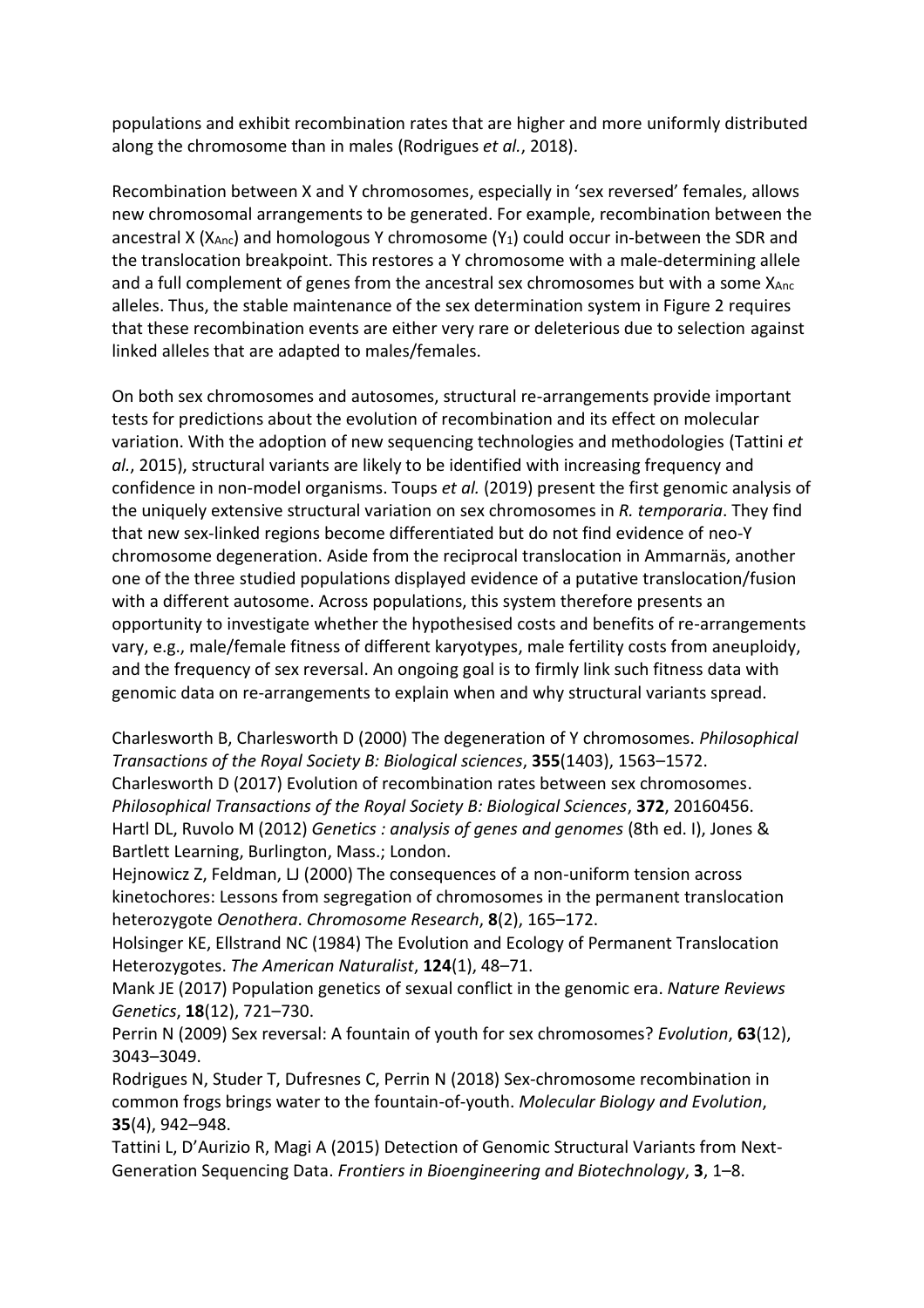Toups MA, Rodrigues N, Perrin, N, Kirkpatrick M (2019) A reciprocal translocation radically reshapes sex-linked inheritance in the common frog. *Molecular Ecology*, **28**, XXX–XXX.



*Figure 1 Rana temporaria female basking in the sun. Photo provided by Christophe Dufresnes.*